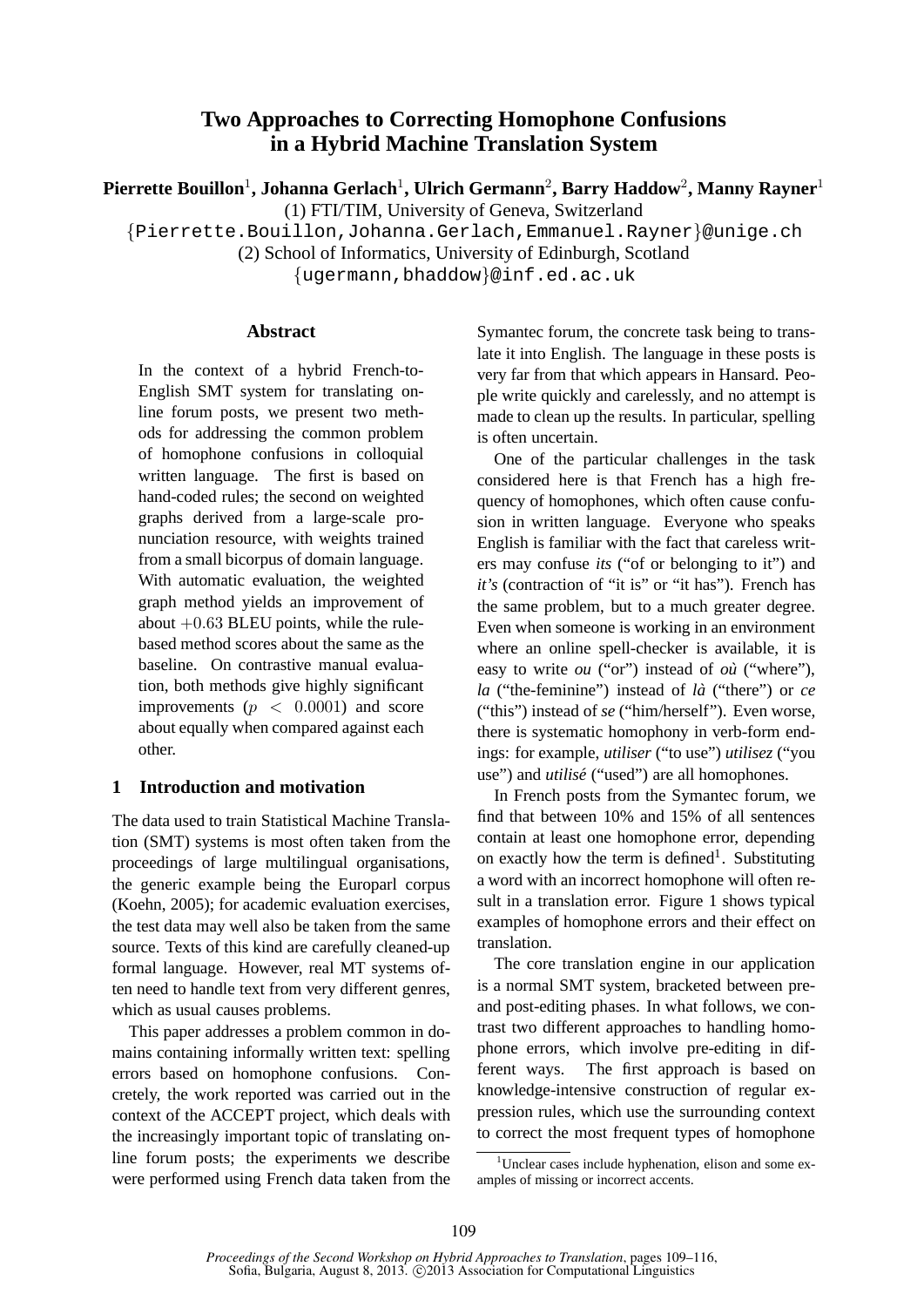|                       | source                                                                                | automatic translation                                                           |
|-----------------------|---------------------------------------------------------------------------------------|---------------------------------------------------------------------------------|
| original              | La sa ne pose pas de problème                                                         | <b>The its</b> is not the issue                                                 |
| corrected             | Là ça ne pose pas de problème                                                         | <b>Here it</b> is not a problem                                                 |
| original<br>corrected | (du moins on ne <b>recoit</b> pas l'alerte).<br>(du moins on ne reçoit pas l'alerte). | (at least we do not recoit alert).<br>(at least it does not receive the alert). |

Figure 1: Examples of homophone errors in French forum data, contrasting English translations produced by the SMT engine from plain and corrected versions.

confusions.

The second is an engineering method: we use a commercial pronunciation-generation tool to generate a homophone dictionary, then use this dictionary to turn the input into a weighted graph where each word is replaced by a weighted disjunction of homophones. Related, though less elaborate, work has been reported by Bertoldi et al. (2010), who address spelling errors using a character-level confusion network based on common character confusions in typed English and test them on artificially created noisy data. Formiga and Fonollosa (2012) also used character-based models to correct spelling on informally written English data.

The two approaches in the present paper exploit fundamentally different knowledge sources in trying to identify and correct homophone errors. The rule-based method relies exclusively on source-side information, encoding patterns indicative of common French homophone confusions. The weighted graph method shifts the balance to the target side; the choice between potential homophone alternatives is made primarily by the target language model, though the source language weights and the translation model are also involved.

The rest of the paper is organised as follows. Section 2 describes the basic framework in more detail, and Section 3 the experiments. Section 4 summarises and concludes.

# **2 Basic framework**

The goal of the ACCEPT project is to provide easy cross-lingual access to posts in online forums. Given the large variety of possible technical topics and the limited supply of online gurus, it frequently happens that users, searching forum posts online, find that the answer they need is in a language they do not know.

Currently available tools, for example Google Translate, are of course a great deal better than nothing, but still leave much to be desired. When one considers that advice given in an online forum may not be easy to follow even for native language speakers, it is unsurprising that a Googletranslated version often fails to be useful. There is consequently strong motivation to develop an infrastructure explicitly designed to produce highquality translations. ACCEPT intends to achieve this by a combination of three technologies: preediting of the source; domain-tuned SMT; and post-editing of the target. The pre- and postediting stages are performed partly using automatic tools, and partly by manual intervention on the part of the user communities which typically grow up around online forums. We now briefly describe the automatic parts of the system.

# **2.1 SMT engine and corpus data**

The SMT engine used is a phrase-based system trained with the standard *Moses* pipeline (Koehn et al., 2007), using GIZA++ (Och and Ney, 2000) for word alignment and SRILM (Stolcke, 2002) for the estimation of 5-gram Kneser-Ney smoothed (Kneser and Ney, 1995) language models.

For training the translation and lexicalised reordering models we used the releases of europarl and news-commentary provided for the WMT12 shared task (Callison-Burch et al., 2012), together with a dataset from the ACCEPT project consisting mainly of technical product manuals and marketing materials.

For language modelling we used the target sides of all the parallel data, together with approximately 900 000 words of monolingual English data extracted from web forums of the type that we wish to translate. Separate language models were trained on each of the data sets, then these were linearly interpolated using SRILM to minimise perplexity on a heldout portion of the forum data.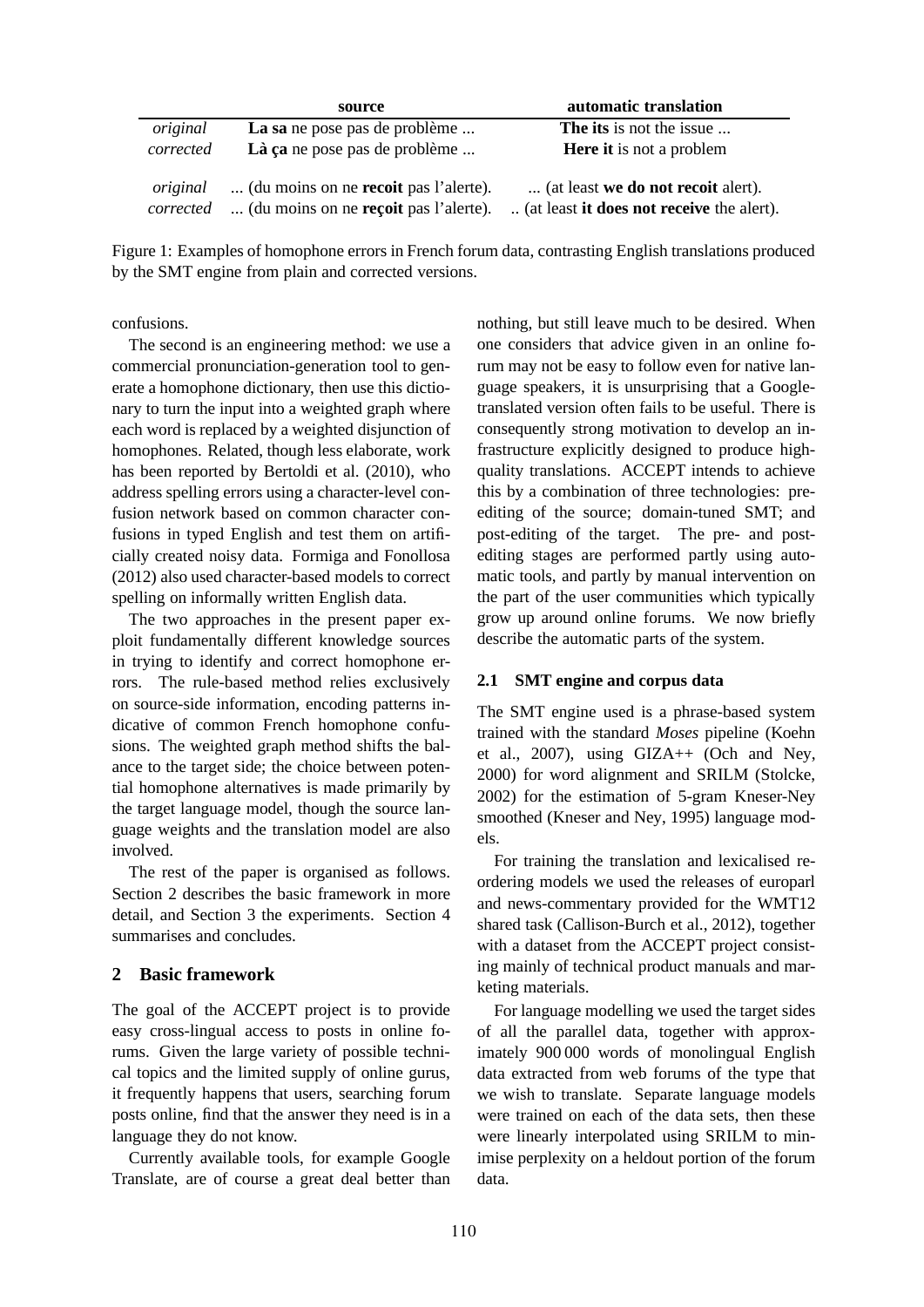For tuning and testing, we extracted 1022 sentences randomly from a collection of monolingual French Symantec forum data (distinct from the monolingual English forum data), translated these using Google Translate, then post-edited to create references. The post-editing was performed by a native English speaker, who is also fluent in French. This 1022-sentence parallel text was then split into two equal halves (devtest a and devtest b) for minimum error rate tuning (MERT) and testing, respectively.

#### **2.2 Rule-based pre-editing engine**

Rule-based processing is carried out using the Acrolinx engine (Bredenkamp et al., 2000), which supports spelling, grammar, style and terminology checking. These methods of pre-editing were originally designed to be applied by authors during the technical documentation authoring process. The author gets error markings and improvement suggestions, and decides about reformulations. It is also possible to apply the provided suggestions automatically as direct reformulations. Rules are written in a regular-expression-based formalism which can access tagger-generated part-of-speech information. The rule-writer can specify both positive evidence (patterns that will trigger application of the rule) and negative evidence (patterns that will block application).

# **3 Experiments**

We compared the rule-based and weighted graph approaches, evaluating each of them on the 511 sentence devtest b corpus. The baseline SMT system, with no pre-editing, achieves an average BLEU score of 42.47 on this set.

#### **3.1 The rule-based approach**

Under the ACCEPT project, a set of lightweight pre-editing rules have been developed specifically for the Symantec Forum translation task. Some of the rules are automatic (direct reformulations); others present the user with a set of suggestions. The evaluations described in Gerlach et al. (2013) demonstrate that pre-editing with the rules has a significant positive effect on the quality of SMTbased translation.

The implemented rules address four main phenomena: differences between informal and formal language (Rayner et al., 2012), differences between local French and English word-order, ellision/punctuation, and word confusions. Rules for resolving homophone confusions belong to the fourth group. They are shown in Table 1, together with approximate frequencies of occurrence in the development corpus.

Table 1: Hand-coded rules for homophone confusions and per-sentence frequency of applicability in the development corpus. Some of the rules also cover non-homophone errors, so the frequency figures are slight overestimates as far as homophones are concerned.

| Rule                            | Freq.    |  |
|---------------------------------|----------|--|
| $a/as/\grave{a}$                | 4.17%    |  |
| noun phrase agreement           | 3.20%    |  |
| incorrect verb ending (er/é/ez) | 2.90%    |  |
| missing hyphenation             | 2.08%    |  |
| subject verb agreement          | 1.90%    |  |
| missing elision                 | 1.26%    |  |
| du/dû                           | 0.35%    |  |
| $la/\hbar$                      | 0.32%    |  |
| ou/où                           | 0.28%    |  |
| ce/se                           | 0.27%    |  |
| Verb/noun                       | 0.23%    |  |
| tous/tout                       | 0.22%    |  |
| indicative/imperative           | 0.19%    |  |
| future/conditional tense        | 0.14%    |  |
| sur/sûr                         | 0.10%    |  |
| quel que/quelque                | 0.08%    |  |
| ma/m'a                          | 0.06%    |  |
| quelle/qu'elle/quel/quels       | $0.05\%$ |  |
| ça/sa                           | 0.04%    |  |
| des/dès                         | 0.04%    |  |
| et/est                          | 0.02%    |  |
| ci/si                           | 0.01%    |  |
| m'y/min/mis                     | 0.01%    |  |
| other                           | 0.17%    |  |
| Total                           | 18.09%   |  |

The set of Acrolinx pre-editing rules potentially relevant to resolution of homophone errors was applied to the devtest b set test corpus (Section 2.1). In order to be able to make a fair comparison with the weighted-graph method, we only used rules with a unique suggestion, which could be run automatically. Applying these rules produced 430 changed words in the test corpus, but did not change the average BLEU score significantly (42.38).

Corrections made with a human in the loop, used as "oracle" input for the SMT system, by the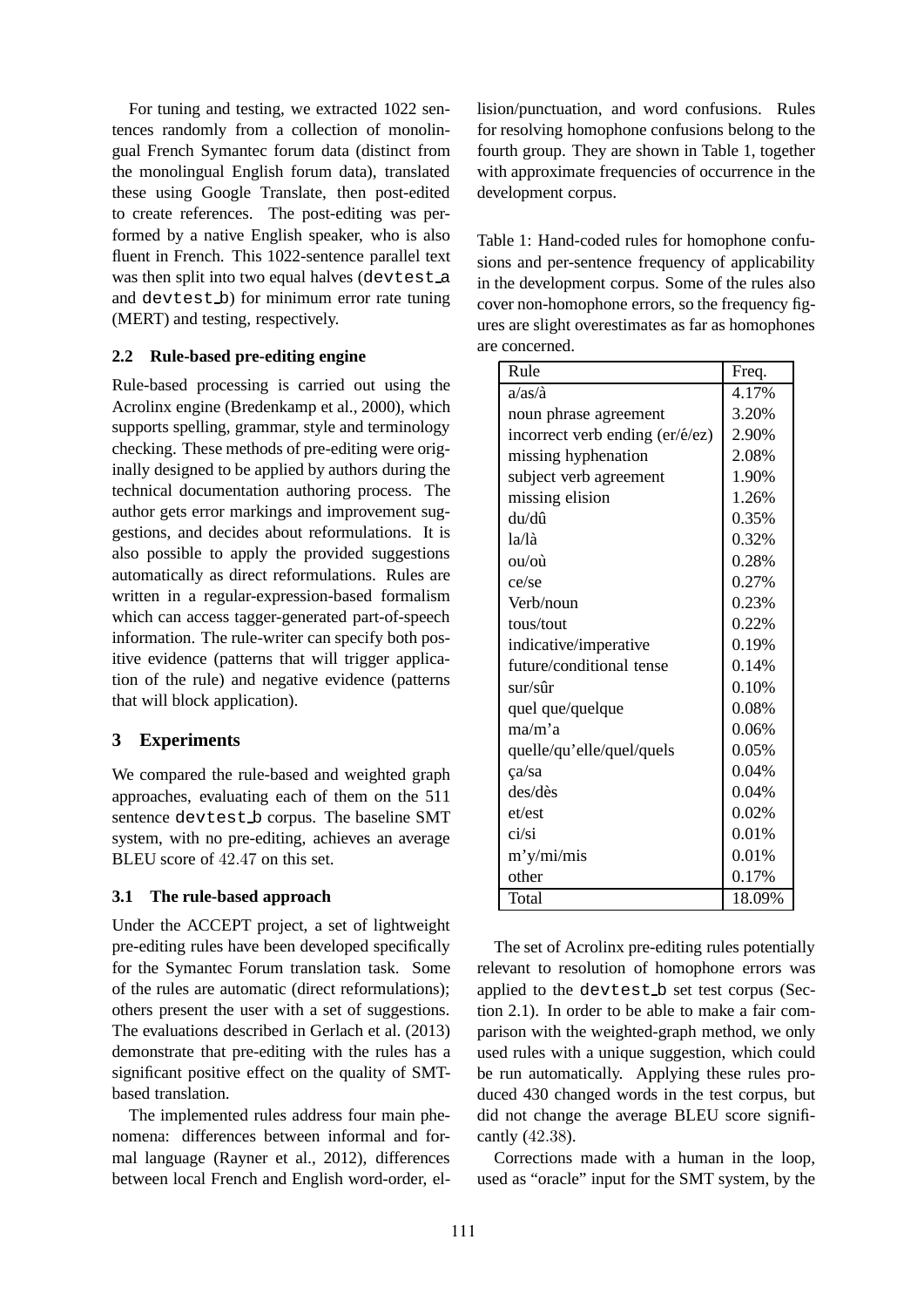way, achieve an average BLEU score<sup>2</sup> of  $43.11$ roughly on par with the weighted-graph approach described below.

#### **3.2 The weighted graph approach**

In our second approach, the basic idea is to transform the input sentence into a *confusion network* (Bertoldi et al., 2008) which presents the translation system with a weighted list of homophone alternatives for each input word. The system is free to choose a path through a network of words that optimizes the internal hypothesis score; the weighting scheme for the alternatives can be used to guide the decoder. The conjecture is that the combination of the confusion network weights, the translation model and the target language model can resolve homophone confusions.

#### **3.2.1 Defining sets of confusable words**

To compile lists of homophones, we used the commercial Nuance Toolkit pronounce utility as our source of French pronunciation information.

We began by extracting a list of all the lexical items which occurred in the training portion of the French Symantec forum data, giving us 30 565 words. We then ran pronounce over this list. The Nuance utility does not simply perform table lookups, but is capable of creating pronunciations on the fly; it could in particular assign plausible pronunciations to most of the misspellings that occurred in the corpus. In general, a word is given more than one possible pronunciation. This can be for several reasons; in particular, some sounds in French can systematically be pronounced in more than one way, and pronunciation is often also dependent on whether the word is followed by a consonant or vowel. Table 2 shows examples.

Using the data taken from pronounce, we grouped words together into clusters which have a common pronunciation; since words typically have more than one pronunciation, they will typically also belong to more than one cluster. We then contructed sets of possible alternatives for words by including, for each word  $W$ , all the words  $W'$ such that W and  $W'$  occurred in the same cluster; since careless French writing is also characterised by mistakes in placing accents, we added all words  $W'$  such that  $W$  and  $W'$  are identical up to dropping accents. Table 3 shows typical results.

| Word   | Pronunciation |  |  |
|--------|---------------|--|--|
| ans    |               |  |  |
|        | $A^z$ z       |  |  |
| prévu  | p r E v y     |  |  |
|        | prevy         |  |  |
| québec | k e b E k     |  |  |
| roule  | r u l         |  |  |
|        | $ru1*$        |  |  |

Table 2: Examples of French pronunciations generated by pronounce. The format used is the Nuance version of ARPABET.

Intuitively, it is in general unlikely that, on seeing a word which occurs frequently in the corpus, we will want to hypothesize that it may be a misspelling of one which occurs very infrequently. We consequently filtered the sets of alternatives to remove all words on the right whose frequency was less than 0.05 times that of the word on the left.

Table 3: Examples of sets of possible alternatives for words, generated by considering both homophone and accent confusions.

| Word         | <b>Alternatives</b>                 |
|--------------|-------------------------------------|
| aux          | au aux haut                         |
| créer        | créer créez créé créée créées créés |
| côte         | cote coté côte côté quot quote      |
| hôte         | haut haute hôte hôtes               |
| $\mathbf{i}$ | e elle elles il ils l le y          |
| mène         | main mené mène                      |
| nom          | nom noms non                        |
| ou           | ou où                               |
| saine        | sain saine saines scène seine       |
| traits       | trait traits tray tre tres très     |

#### **3.2.2 Setting confusion network weights**

In a small series of preliminary experiments we first tested three naïve weighting schemes for the confusion networks.

- using a **uniform** distribution that assigns equal weight to all spelling alternatives;
- setting weights proportional to the **unigram probability** of the word in question;
- computing the weights as state probabilities in a trellis with the **forward-backward** algorithm (Rabiner, 1989), an algorithm widely

 $2$ With parameter sets from tuning the system on raw input and input preprocessed with the fully automatic rules; cf. Sec. 3.3.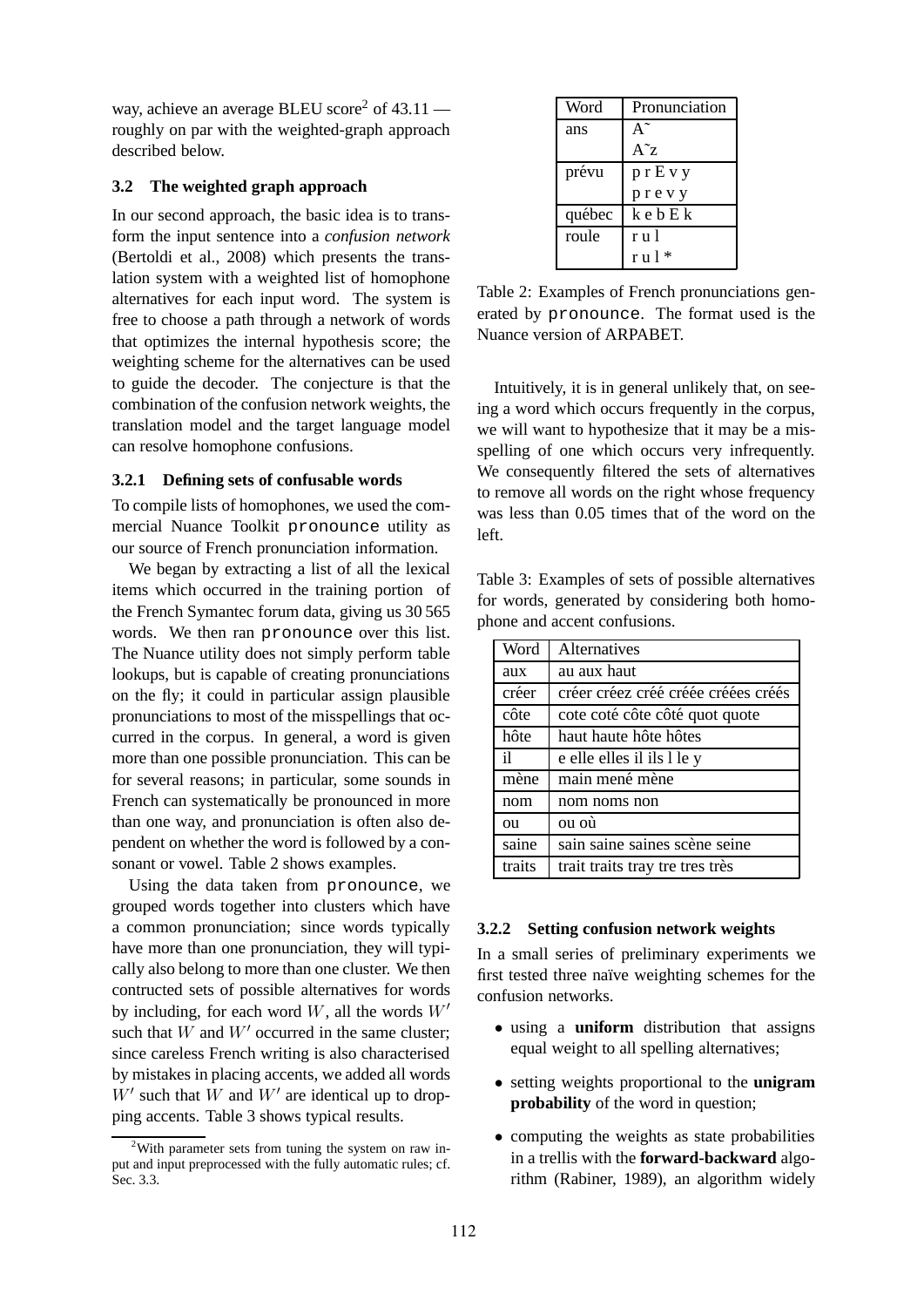| weighting scheme       | av. BLEU <sup>a</sup> | std.      |
|------------------------|-----------------------|-----------|
| none (baseline system) | 42.47                 | $\pm .22$ |
| uniform                | 41.50                 | $\pm .37$ |
| unigram                | 41.58                 | $\pm .26$ |
| fwd-bwd (bigram)       | 41.81                 | $\pm .16$ |
| bigram context         | 43.10                 | $\pm .32$ |
| (interpolated)         |                       |           |

Table 4: Decoder performance with different confusion network weighting schemes.

*<sup>a</sup>*Based on muliple tuning runs with random parameter initializations.

used in speech recognition. Suppose that each word  $\hat{w}_i$  in the observed translation input sentence is produced while the writer has a particular "true" word  $w_i \in C_i$  in mind, where  $C_i$  is the set of words confusable with  $\hat{w}_i$ . For the sake of simplicity, we assume that within a confusion set, all "true word" options are equally likely, i.e.,  $p(\hat{w}_i | w_i = x) =$  $\frac{1}{|C_i|}$  for  $x \in C_i$ . The writer chooses the next word  $w_{i+1}$  according to the conditional word bigram probability  $p(w_{i+1} | w_i)$ .

The *forward* probability  $fwd_i(x)$  is the probability of arriving in state  $w_i = x$  at time i, regardless of the sequence of states visited en-route; the backward probability  $bwd_i(x)$ is the probability of arriving at the end of the sentence coming from state  $w_i = x$ , regardless of the path taken. These probabilities can be computed efficiently with dynamic programming.

The weight assigned to a particular homophone alternative  $x$  at position  $i$  in the confusion network is the joint forward and backward probability:

$$
weight_i(x) = fwd_i(x) \cdot bwd_i(x).
$$

In practice, it turns out that these three naïve weighting schemes do more harm than good, as the results in Table 4 show. Clearly, they rely too much on overall language statistics (unigram and bigram probabilities) and pay too little attention to the actual input.

We therefore designed a fourth weighting scheme ("**bigram context interpolated**") that gives more weight to the observed input and computes the weights as the average of two score components. The first is a binary feature function that assigns 1 to each word actually observed in

the input, and 0 to its homophone alternatives. The second component is the bigram-based incontext probability of each candidate. Unlike the forward-backward weighting scheme, which considers all possible context words for each candidate (as specified in the respective confusion sets), the new scheme only considers the words in the actual input as context words.

It would have be desirable to keep the two score components separate and tune their weights together with all the other parameters of the SMT system. Unfortunately, the current implementation of confusion network-based decoding in the *Moses* decoder allows only one single weight in the specification of confusion networks, so that we had to combine the two components into one score before feeding the confusion network into the decoder.

With the improved weighting scheme, the confusion network approach does outperform the baseline system, giving an average BLEU of 43.10  $(+0.63)$ .

#### **3.3 Automatic evaluation (BLEU)**

Due to the relatively small size of the evaluation set and instability inherent in minimum error rate training (Foster and Kuhn, 2009; Clark et al., 2011), results of *individual* tuning and evaluation runs can be unreliable. We therefore preformed multiple tuning and evaluation runs for each system (baseline, rule-based and weighted graph). To illustrate the precision of the BLEU score on our data sets, we plot in Fig. 2 for each individual tuning run the BLEU score achieved on the tuning set (x-axis) against the performance on the evaluation set (y-axis). The variance along the x-axis for each system is due to search errors in parameter optimization. Since the search space is not convex, the tuning process can get stuck in local maxima. The apparent poor local correlation between performance on the tuning set and performance on the evaluation set for each system shows the effect of the sampling error.

With larger tuning and evaluation sets, we would expect the correlation between the two to improve. The scatter plot suggests that the weighted-graph system does on average produce significantly better translations (with respect to BLEU) than both the baseline and the rule-based system, whereas the difference between the baseline and the rule-based system is within the range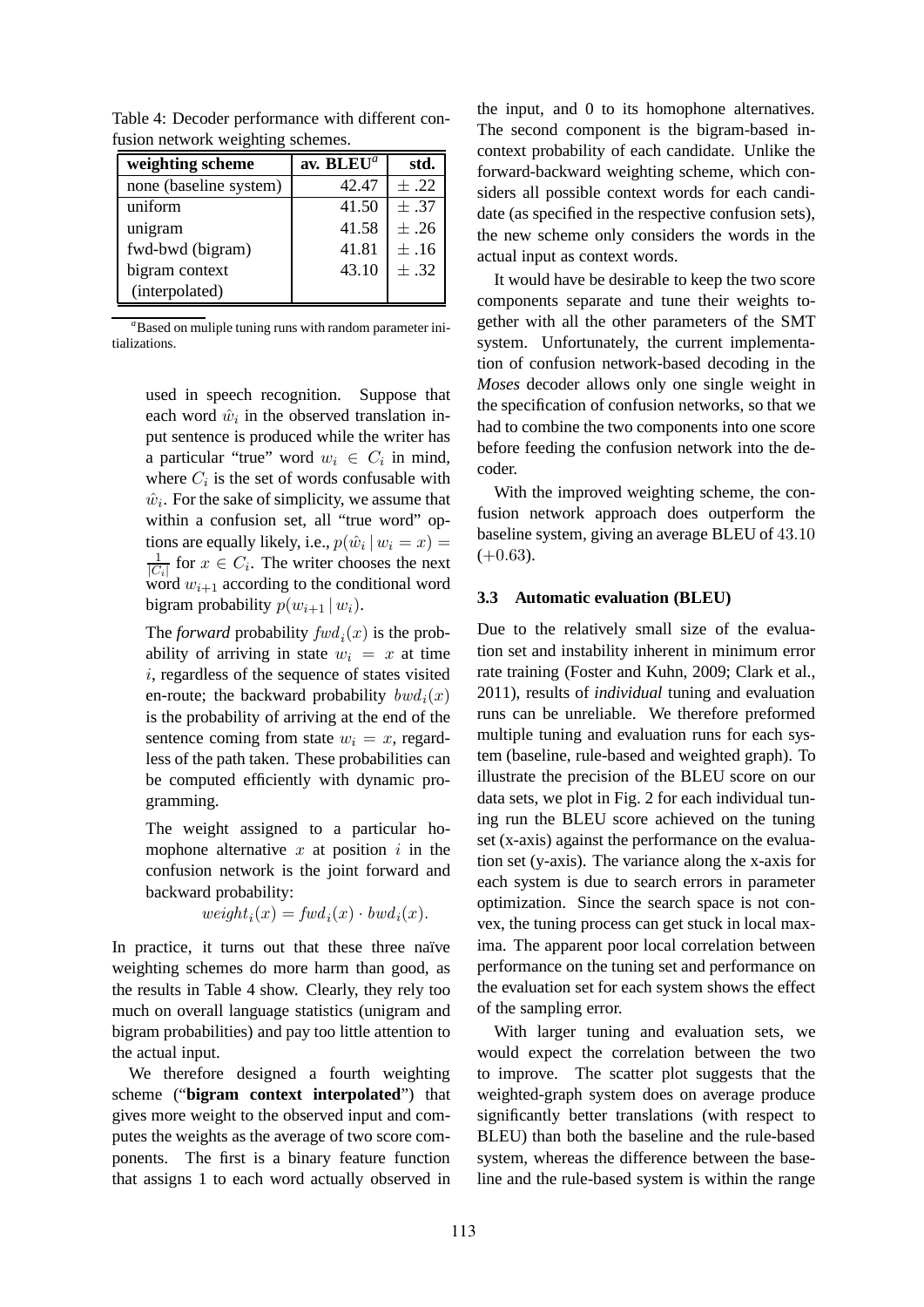

Figure 2: BLEU scores (in points) for the baseline, rule-based and weighted graph-based systems.

of statistical error.

To study the effect of tuning condition (tuning on raw vs. input pre-processed by rules), we also translated both the raw and the pre-processed evaluation corpus with all parameter setting that we had obtained during the various experiments. Figure 3 plots (with solid markers) performance on raw input (x-axis) against translation of preprocessed input (y-axis). We observe that while preprocessing harms performance for certain parameter settings, most of the time proprocessing does lead to improvements in BLEU score. The slight deterioration we observed when comparing system tuned on exactly the type of input that they were to translate later (i.e., raw or preprocessed) seems to be a imprecision in the measurement caused by training instability and sampling error rather than the result of systematic input deterioration due to preprocessing. Overall, the improvements are small and not statistically significant, but there appears to be a positive trend.

To gauge the benefits of more extensive preprocessing and input error correction we produced and translated 'oracle' input by also applying rules from the Acrolinx engine that currently require a human in the loop who decides whether or not the rule in question should be applied. The boost in

performance is shown by the hollow markers in Fig. 3. Here, translation of pre-processed input consistently fares better than translation of the raw input.

#### **3.4 Human evaluation**

Although BLEU suggests that the weighted-graph method significantly outscores both the baseline and the rule-based method ( $p < 0.05$  over 25 tuning runs), the absolute differences are small, and we decided that it would be prudent to carry out a human evaluation as well. Following the methodology of Rayner et al. (2012), we performed contrastive judging on the Amazon Mechanical Turk (AMT) to compare different versions of the system. Subjects were recruited from Canada, a bilingual French/English country, requesting English native speakers with good written French; we also limited the call to AMT workers who had already completed at least 50 assignments, at least 80% of which had been accepted. Judging assignments were split into groups of 20 triplets, where each triplet consisted of a source sentence and two different target sentences; the judge was asked to say which translation was better, using a five-point scale {better, slightly-better, about-equal, slightlyworse, worse}. The order of the two targets was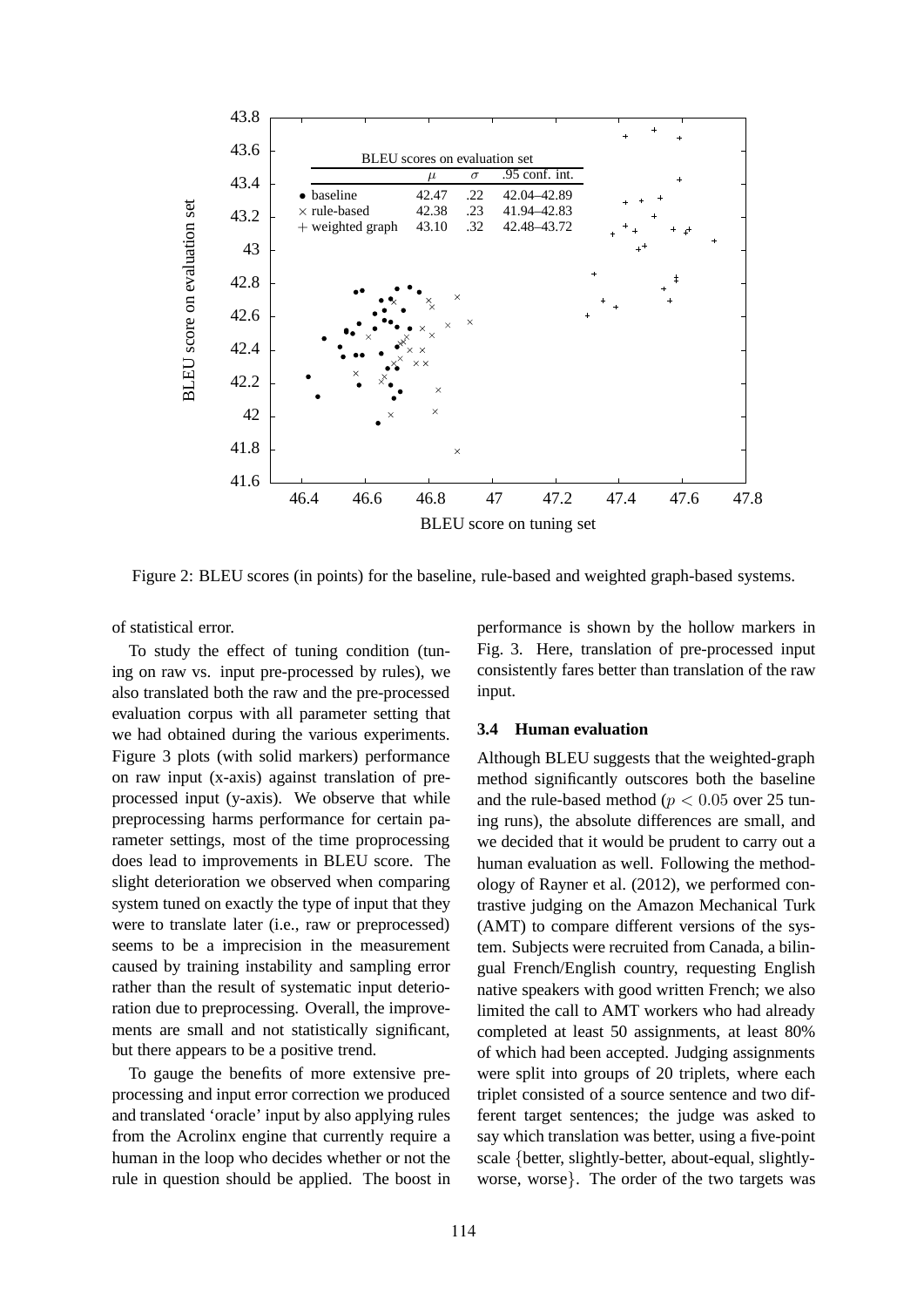

Figure 3: BLEU scores (in points) the two input conditions "baseline" and "rule-based" (solid markers). The hollow markers show the BLEU score on human-corrected 'oracle' input using a more extensive set of rules / suggestions from the Acrolinx engine that require a human in the loop.

randomised. Judges were paid \$1 for each group of 20 triplets. Each triplet was judged three times.

Using the above method, we posted AMT tasks

Table 5: Comparison between baseline, rule-based and weighted-graph versions, evaluated on the 511-utterance devtest b corpus and judged by three AMT-recruited judges. Figures are presented both for majority voting and for unanimous decisions only.

|                              | Majority |       | Unanimous |       |  |  |  |  |
|------------------------------|----------|-------|-----------|-------|--|--|--|--|
| baseline vs rule-based       |          |       |           |       |  |  |  |  |
| <b>baseline</b> better       | 83       | 16.2% | 48        | 9.4%  |  |  |  |  |
| r-based better               | 204      | 40.0% | 161       | 31.5% |  |  |  |  |
| Unclear                      | 36       | 7.0%  | 93        | 18.1% |  |  |  |  |
| Equal                        | 188      | 36.8% | 209       | 40.9% |  |  |  |  |
| baseline vs weighted-graph   |          |       |           |       |  |  |  |  |
| <b>baseline</b> better       | 115      | 22.5% | 52        | 10.1% |  |  |  |  |
| w-graph better               | 193      | 37.8% | 119       | 23.3% |  |  |  |  |
| Unclear                      | 46       | 9.0%  | 99        | 19.4% |  |  |  |  |
| Equal                        | 157      | 30.7% | 241       | 47.2% |  |  |  |  |
| rule-based vs weighted-graph |          |       |           |       |  |  |  |  |
| r-based better               | 141      | 27.6% | 68        | 13.3% |  |  |  |  |
| w-graph better               | 123      | 24.1% | 70        | 13.7% |  |  |  |  |
| Unclear                      | 25       | 4.9%  | 142       | 27.8% |  |  |  |  |
| Equal                        | 222      | 43.4% | 231       | 45.2% |  |  |  |  |

to compare a) the baseline system against the rule-based system, b) the baseline system against the best weighted-graph system (**interpolatedbigram**) from Section 3.2.2 and c) the rulebased system and the weighted-graph system against each other. The results are shown in Table 5; in the second and third columns, disagreements are resolved by majority voting, and in the fourth and fifth we only count cases where the judges are unanimous, the others being scored as unclear. In both cases, we reduce the original five-point scale to a three-point scale {better, equal/unclear, worse}<sup>3</sup>. Irrespective of the method used to resolve disagreements, the differences "rule-based system/baseline" and "weighted-graph system/baseline" are highly significant ( $p < 0.0001$ ) according to the McNemar sign test, while the difference "rule-based system/weighted-graph system" is not significant.

We were somewhat puzzled that BLEU makes the weighted-graph system clearly better than the rule-based one, while manual evaluation rates them as approximately equal. The explanation seems to be to do with the fact that manual evaluation operates at the sentence level, giving equal importance to all sentences, while BLEU oper-

<sup>&</sup>lt;sup>3</sup>For reasons we do not fully understand, we get better inter-judge agreement this way than we do when we originally ask for judgements on a three-point scale.